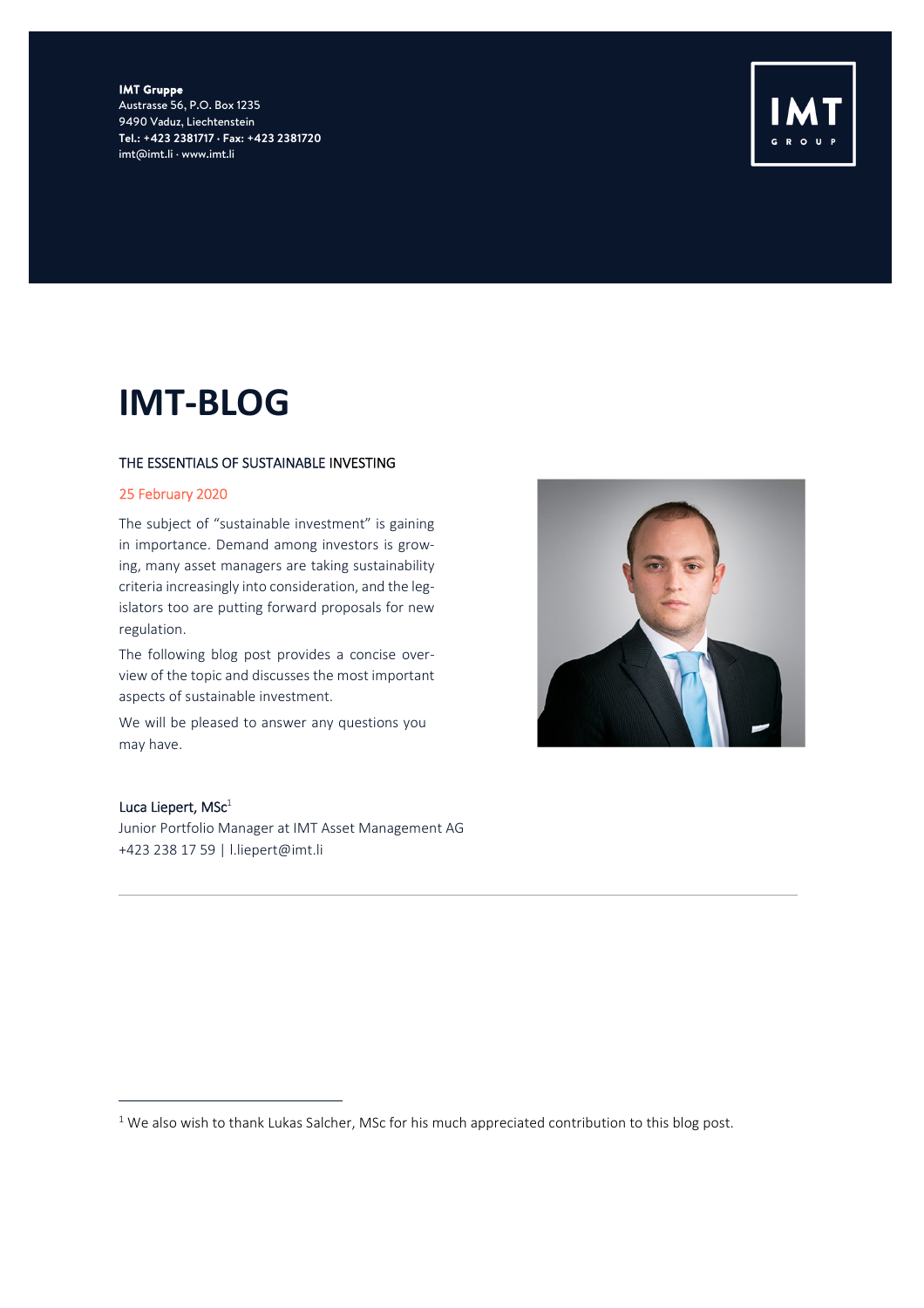# **THE ESSENTIALS OF SUSTAINABLE INVESTING**

#### **What is meant by sustainable investing?**

The basic idea is to take ethical and ecological criteria into consideration when making investments. What we call the ESG, standing for environment, social and governance, factors form the basis for the best known concepts. The environmental factor takes in issues like CO<sub>2</sub> emissions, depletion of raw materials, waste disposal and pollution of air and water. The social factor involves evaluating the way in which commercial companies interact with their various stakeholders, such as employees, customers and suppliers. The governance factor entails scrutiny of companies' internal control mechanisms, decision processes and the way the companies deal with conflicts of interest. Although the fundamental idea behind sustainable investing is easy to describe, its implementation is fraught with many and varied questions, and as yet there is no uniform, generally accepted approach.

#### **Ways of realizing sustainable investment**

Essentially, five possible ways of implementing sustainable investment can be identified.

The approach based on exclusion criteria is intended to ensure that no investments are made in companies or countries which fail significantly to fulfil the ESG criteria. As a result, whole industries and sectors, such as armaments, tobacco, alcohol, gambling etc., are barred.

When the **best-in-class** principle is adopted, the best companies are selected from every sector on the basis of set ESG criteria. In some cases, controversial sectors like the oil industry are considered for selection. In the best-in-class category the socially responsible investment (SRI) approach is particularly stringent, making good ESG ratings the focus of its investment strategy.

Investors taking the commitment approach utilize their shareholder rights to try to exert influence on

the companies they invest in and move them to attach greater importance to ESG factors.

The **thematic approach** involves attempting to achieve specific ecological or social objectives by investing in, for example, offshore wind parks, fair coffee production or sustainable mobility.

Finally, investors taking the impact-investing approach aim to generate financial returns and at the same time have a favorable social impact. The idea is to produce positive, measurable effects on the environment and/or society. One well-known example is microfinance funds, which grant loans to micro-enterprises in emerging economies, which do not have access to the capital market. Alongside positive returns, the aim is to help combat poverty. Investments in this area are normally less liquid and are often in the private equity or private debt segments.

### **No uniform standards**

In implementing approaches to sustainable investing, an assessment of the companies with regard to ESG criteria comes to bear. In this regard, a number of rating services have established themselves in the market, among the most important of which are MSCI, S&P Global, Bloomberg, Sustainalytics, RepRisk and ISS. But no uniform standards have emerged as yet, so that there can be striking differences between the ratings coming from the individual rating providers. This observation is confirmed by a series of studies pointing up fundamental differences in assessments issued by the different rating services.

One example is given by the ratings for Google's parent company, Alphabet. While the index provider MSCI rates Alphabet as an ESG pioneer in the industry, the Bloomberg rating service gives Alphabet a below-average ESG rating.

In addition, ESG ratings are prone to a number of distortions. Large companies, for instance, tend to receive better ratings than small ones. One reason for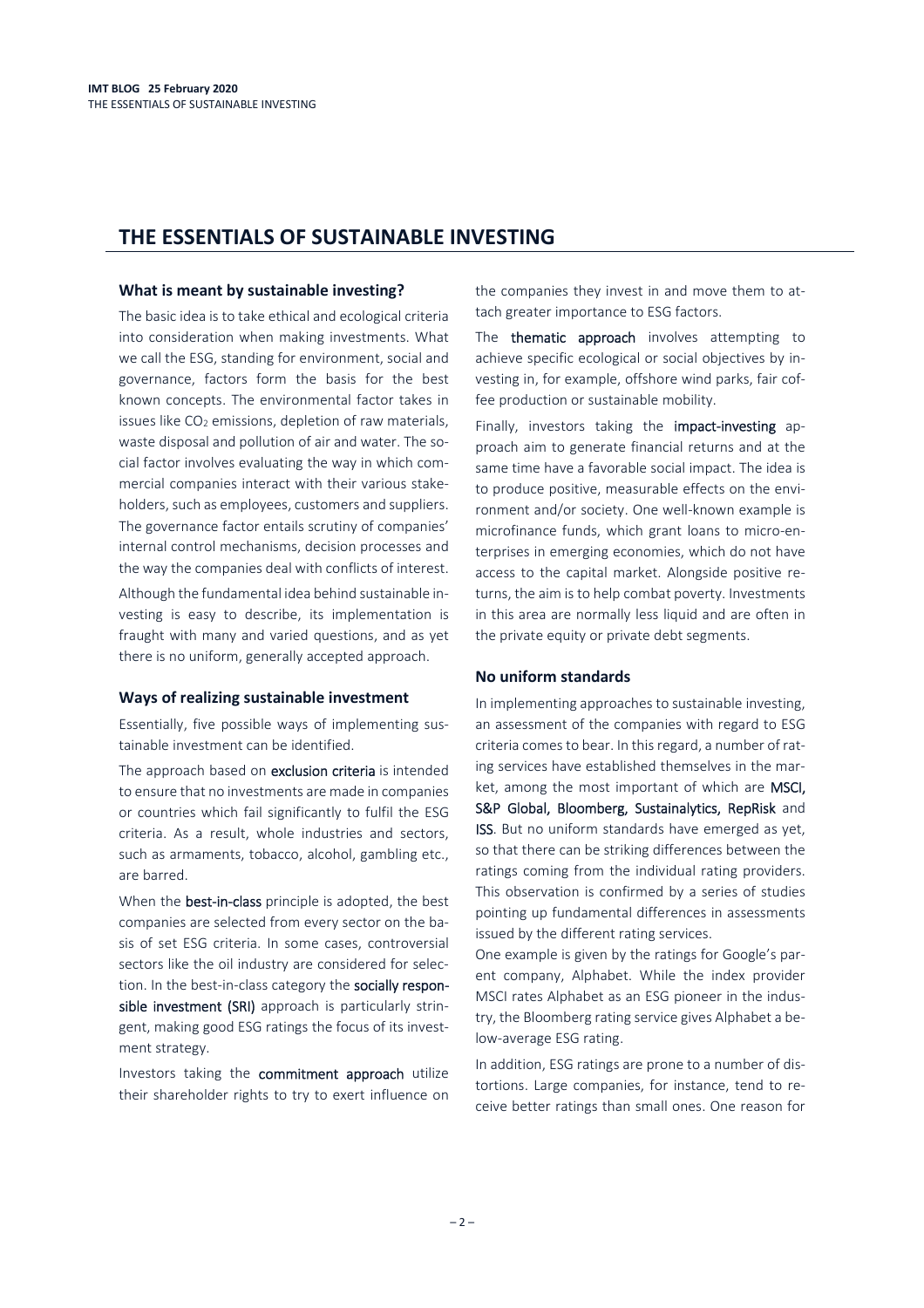this may be that big corporations have more resources at their disposal for the partly very time-consuming and expensive process of producing the required documentation. Apart from that, European companies seem to be given better ratings than comparable companies in the USA or in emerging economies.

### **The impact of ESG on performance**

A large number of studies have investigated how paying attention to ESG criteria influences portfolio performance. The results are not unequivocal, so that in scientific terms the studies have yielded no conclusive answer to the question. We can make the fundamental point, however, that an ESG approach which severely restricts the investment universe is more likely to have poorer risk-return characteristics.

# **ESG criteria from the risk management perspective**

There is no doubt that the reputational and legal risks associated with the ESG factors have risen sharply in the last few years. Both the public and jurisprudence are taking an increasingly hard line against infringements of regulations in the ESG area. So for both companies and also investors it has become much more important to take ESG risks into consideration when making any decision.

# **ESG and asset classes**

So far the ESG rating services have focused mainly on assessing companies (in particular big companies) and to some extent countries. Therefore it is relatively easy for equity funds, especially in the field of large cap stocks, to obtain an ESG rating. But for many bond funds, alternative investment funds and funds pursuing niche strategies, the common ESG analyses are completely inapplicable. Thus, it is often impossible for such funds to be rated in ESG terms.

### **EU action plan for sustainable finance**

In view of the wide variety of rules and methods being applied to ESG, the EU Commission has recognized that regulatory action needs to be taken. The Commission has accordingly drawn up an EU action plan for sustainable finances, which is also intended to be deployed as a political control instrument.

The implications of this EU plan of action for financing sustainable growth are many and varied. The package of measures for implementing the key actions contains, for example, regulations for creating an EU classification system for sustainable economic activities (taxonomy), regulations governing obligatory disclosure with regard to sustainable investments and sustainability risks, and also adaptation to the benchmark regulatory instruments MiFID II, UCITS, AIFMD, IDD, Solvency II etc.

# **Summary and conclusions**

Up to the present, no uniform ESG standards have been drawn up. For this reason the ESG ratings so far available should be viewed with great caution. Furthermore, a range of varying means is available for realizing sustainable investment.

As a general rule such investment may be associated with higher risk, for instance if the investment universe is too severely restricted or highly specific funds are invested in. We therefore strongly urge our clients to clearly define their objectives for sustainable investing and to discuss possible conflicts of objectives with their advisors.

The number of sustainable investment products is rising rapidly, with the result that an ever more sharply focused implementation of ESG strategy is made possible. Nevertheless, in the field of sustainable investing, careful attention to due diligence, taking the traditional risk-return factors into consideration, remains indispensable.